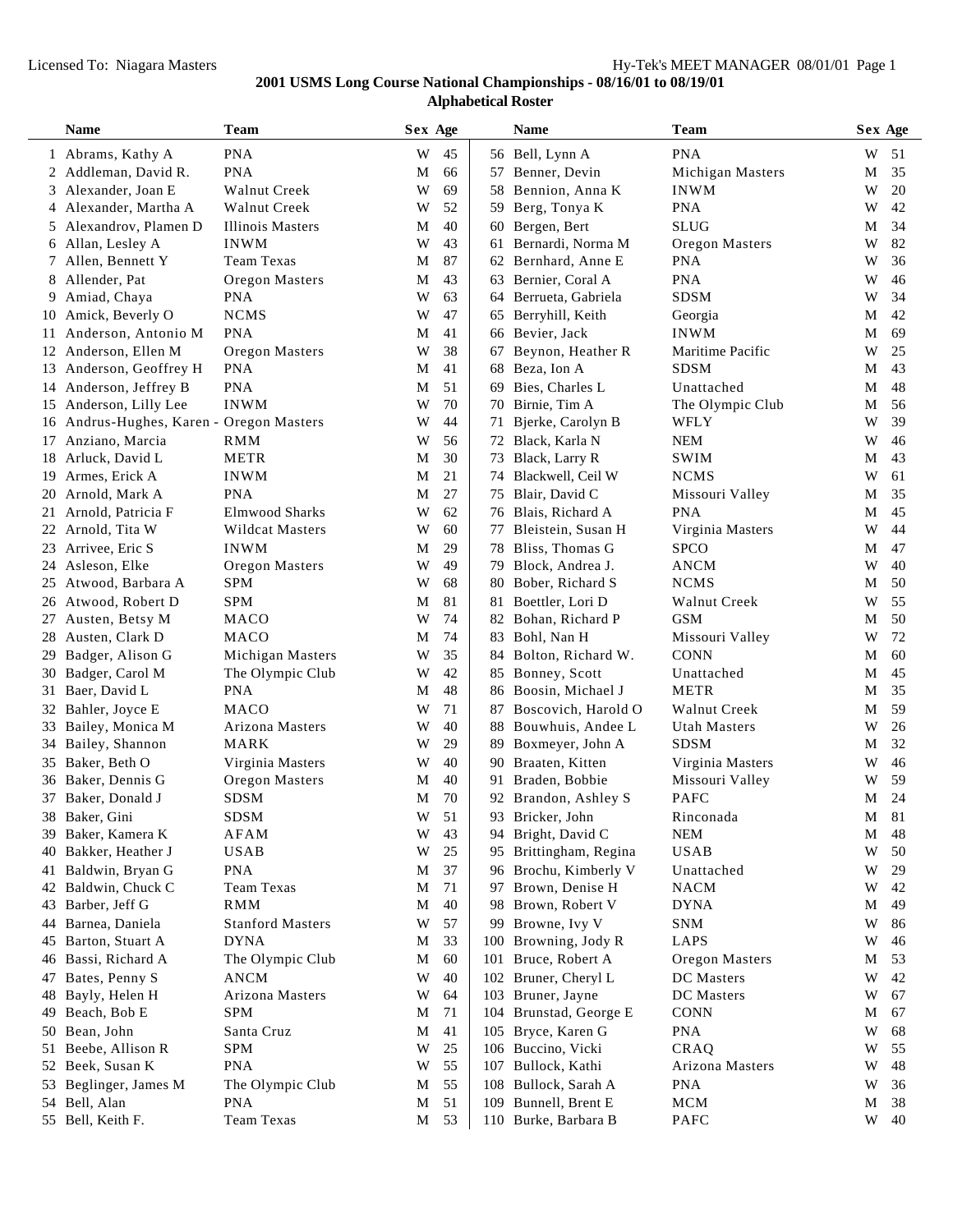|     | Name                                   | Team                          | Sex Age |          |     | <b>Name</b>                                    | Team                                 |             | Sex Age  |
|-----|----------------------------------------|-------------------------------|---------|----------|-----|------------------------------------------------|--------------------------------------|-------------|----------|
|     | 111 Burnett, Elly V                    | $_{\rm LGSR}$                 | W       | 65       |     | 166 Cleverdal, Henrik                          | Norrkoping KK                        | М           | 29       |
|     | 112 Burns, Richard                     | <b>TAM</b>                    | M       | 58       |     | 167 Cobb, Ronald E.                            | Oregon Masters                       | М           | 45       |
| 113 | Burr, Ken M                            | <b>Walnut Creek</b>           | M       | 57       |     | 168 Coghlan, Chris J                           | <b>GSM</b>                           | М           | 28       |
| 114 | Burrill, Billie Ann                    | <b>NEM</b>                    | W       | 80       |     | 169 Cohen, Jeremy M                            | <b>SCAM</b>                          | М           | 53       |
| 115 | Burrows, Tracy E                       | <b>PNA</b>                    | W       | 39       |     | 170 Cohen, Lawrence                            | DC Masters                           | М           | 66       |
| 116 | Burton, Don L                          | <b>PNA</b>                    | M       | 55       | 171 | Cole, Greg V                                   | <b>PNA</b>                           | М           | 50       |
| 117 | Bussart, Megan M                       | <b>PNA</b>                    | W       | 31       | 172 | Colella, Rick P                                | <b>PNA</b>                           | M           | 50       |
| 118 | Butcher, Bryan L                       | Oregon Masters                | M       | 31       | 173 | Coleman, Jill                                  | <b>Maryland Masters</b>              | W           | 71       |
| 119 | Butcher, Jennifer S                    | Oregon Masters                | W       | 29       |     | 174 Colette, Laura                             | <b>CSPF</b>                          | W           | 37       |
| 120 | Butler, Bill J                         | Shore Aquatics                | M       | 45       |     | 175 Collins, Greg                              | <b>PNA</b>                           | М           | 53       |
| 121 | Buys, Jeni E                           | <b>SDSM</b>                   | W       | 32       |     | 176 Collopy, Eileen B                          | <b>PNA</b>                           | W           | 47       |
| 122 | Byers, Kathy C                         | <b>PNA</b>                    | W       | 41       |     | 177 Collson, Anne-Marie                        | Oregon Masters                       | W           | 34       |
| 123 | Cahill, Barby D                        | <b>PNA</b>                    | W       | 46       |     | 178 Considine-Miller, Ellen A.WMST             |                                      | W           | 38       |
| 124 | Call, Kathy D                          | Oregon Masters                | W       | 50       |     | 179 Coon, Jesse B                              | <b>Team Texas</b>                    | М           | 91       |
| 125 | Calvert, John J                        | DC Masters                    | M       | 56       |     | 180 Corliss, Linda L                           | <b>Stanford Masters</b>              | W           | 42       |
| 126 | Campbell, Frank P                      | Team Texas                    | M       | 75       |     | 181 Corliss, Stuart E                          | The Olympic Club                     | М           | 45       |
| 127 | Campbell, Joan K                       | <b>CATM</b>                   | W       | 71       |     | 182 Cornwell, Joel R                           | Windy City Waves                     | М           | 48       |
| 128 | Cane, Helen T                          | CRAQ                          | W       | 46       |     | 183 Courtney, Zena H                           | <b>PNA</b>                           | W           | 42       |
| 129 | Canning, Lynn                          | <b>USF</b>                    | W       | 40       |     | 184 Cox, Dana R                                | <b>PNA</b>                           | M           | 50       |
| 130 | Cardwell, Alan D                       | <b>PNA</b>                    | M       | 49       |     | 185 Crabbe, Colette M                          | Oregon Masters                       | W           | 45       |
| 131 | Carlson, Lee A                         | <b>PNA</b>                    | M       | 61       |     | 186 Craig, Matthew A                           | Oregon Masters                       | М           | 33       |
| 132 | Carlson, Maxine M                      | <b>PNA</b>                    | W       | 81       |     | 187 Crandell, Kelly J                          | <b>PNA</b>                           | W           | 21       |
| 133 | Carlson, Miriam E                      | <b>UMSC</b>                   | W       | 24       |     | 188 Creswell Liotta, Brenda C Arizona Masters  |                                      | W           | 39       |
| 134 | Carlton, Brian                         | <b>PNA</b>                    | M       | 51       |     | 189 Criscione, Anicia                          | Oregon Masters                       | W           | 28       |
| 135 | Carney, Kent                           | <b>RMM</b>                    | M       | 54       |     | 190 Crist, Bruce C                             | <b>PNA</b>                           | М           | 45       |
| 136 | Carr, Florence E                       | <b>FMM</b>                    | W       | 76       |     | 191 Crist, Jason A                             | <b>ANCM</b>                          | M           | 39       |
| 137 | Carrow, Hill                           | <b>NCMS</b>                   | M       | 46       |     | 192 Cronin, Jed P                              | Oregon Masters                       | М           | 53       |
| 138 | Carruthers, Kathryn E                  | <b>PNA</b>                    | W       | 53       |     | 193 Cross, John G                              | <b>PNA</b>                           | М           | 30       |
| 139 | Carse, Michael R                       | <b>SCAM</b>                   | M       | 22       |     | 194 Crossett, L (Gene) E                       | <b>PNA</b>                           | М           | 88       |
| 140 | Carter, Brandon J                      | Davis Aqm                     | M       | 30       |     | 195 Crowley, William H                         | Plano Wetcats                        | М           | 62       |
| 141 | Carter, Paul V                         | SCAQ                          | M       | 44       |     | 196 Cunningham, Robert F                       | <b>SMMM</b>                          | М           | 74       |
| 142 | Carter, Robert T                       | MCM                           | M       | 38       |     | 197 Cutter, Elizabeth V                        | <b>MINN</b>                          | W           | 49       |
| 143 | Casey, Kathrine J                      | <b>PNA</b>                    | W       | 53       |     | 198 Czmarko, Joseph J                          | <b>SLAM</b>                          | М           | 59       |
| 144 | Cavanaugh, Cav                         | GOLD                          | M       | 66       |     | 199 Czmarko, Karen D                           | <b>SLAM</b>                          | W           | 23       |
| 145 | Cavanaugh, Debbie D                    | GOLD                          | W       | 43       |     | 200 Dallam, Ann Shenck S                       | <b>SDSM</b>                          | W           | 71       |
| 146 | Cazalet, Edward G                      | <b>TAM</b>                    | M       | 59       |     | 201 Daniel, Catherine                          | <b>HOTS</b>                          | W           | 52       |
|     | 147 Cazalet, Shirley M                 | <b>TAM</b>                    | W       | 52       |     | 202 Daniels, Larry N                           | Unattached                           | М           | 56       |
|     | 148 Cecatiello, Terri                  | PAFC                          | W       | $42\,$   |     | 203 Darby, Richard G                           | Uci Masters                          | $\mathbf M$ | 40       |
| 149 | Cederlund, Bunny                       | <b>SPCO</b>                   | W       | 80       |     | 204 Darlington, Taite                          | <b>SMMM</b>                          | M           | 45       |
| 150 | Cervantes, Bonnie J                    | Michigan Masters              | W       | 33       |     | 205 Darnell, Stephen                           | Oregon Masters                       | М           | 47       |
| 151 | Chadwick, Marion K                     | <b>PNA</b>                    | W       | 80       |     | 206 Davis, Don M                               | <b>RHMS</b>                          | M           | 57       |
| 152 | Chaisson-Stewart, MaureArizona Masters |                               | W       | 62       |     | 207 Davis, Judy R                              | WMAC                                 | W           | 66       |
| 153 | Chandler, Susi                         | Unattached                    | W       | 50       |     | 208 Day, Lawrence J                            | Michigan Masters                     | M           | 50       |
| 154 | Chase, Gary A                          | Unattached                    | M       | 61       |     | 209 Dearborn, Susan W                          | <b>PNA</b>                           | W           | 65       |
| 155 | Chilton, Samuel                        | $O*H*$                        | M       | 67       |     | 210 Dec, Patricia A                            | <b>METR</b>                          | W           | 45       |
| 156 | Christian, Betty                       | Missouri Valley               | W       | 80       |     | 211 Del Grosso, Patti                          | <b>NEM</b>                           | W           | 36       |
| 157 | Christie, Ian                          | <b>EOMA</b>                   | M       | 64       |     | 212 Del Rio, Laura L                           | <b>PNA</b>                           | W           | 36       |
| 158 | Christy, Nick A                        | Walnut Creek                  | M       | 22       |     | 213 DeLacy, James R                            | Walnut Creek                         | М           | 55       |
| 159 | Clancey, Karin A                       | Oregon Masters                | W       | 47       |     | 214 DeLeeuw, Elsa C                            | MSBC                                 | W           | 77       |
| 160 | Clark, Gordon F                        | Sqmasters                     | M       | 50       |     | 215 Delony, Will C                             | <b>PNA</b>                           | M           | 45       |
| 161 | Clark, Henry L                         | MOB                           | M       | 36       |     | 216 Dendy, Richard T                           | <b>MSBC</b>                          | М           | 41       |
| 162 | Clark, Jerry                           | <b>NCMS</b>                   | M       | 64       |     | 217 Dennis, D. Craig                           | Walnut Creek                         | М           | 55       |
| 163 | Cleaver, Oliver -                      | Sawtooth Masters              | M       | 38       |     | 218 Derbez, Tere                               | CDP                                  | W           | 29       |
| 164 | Clegern, Wayne M<br>165 Clemmons, Jim  | <b>RMM</b><br>Manatee Aquatic | M<br>M  | 72<br>51 |     | 219 Devanney, Celia C<br>220 Devitt, Michele M | $\operatorname{GOLD}$<br><b>MINN</b> | W<br>W      | 44<br>44 |
|     |                                        |                               |         |          |     |                                                |                                      |             |          |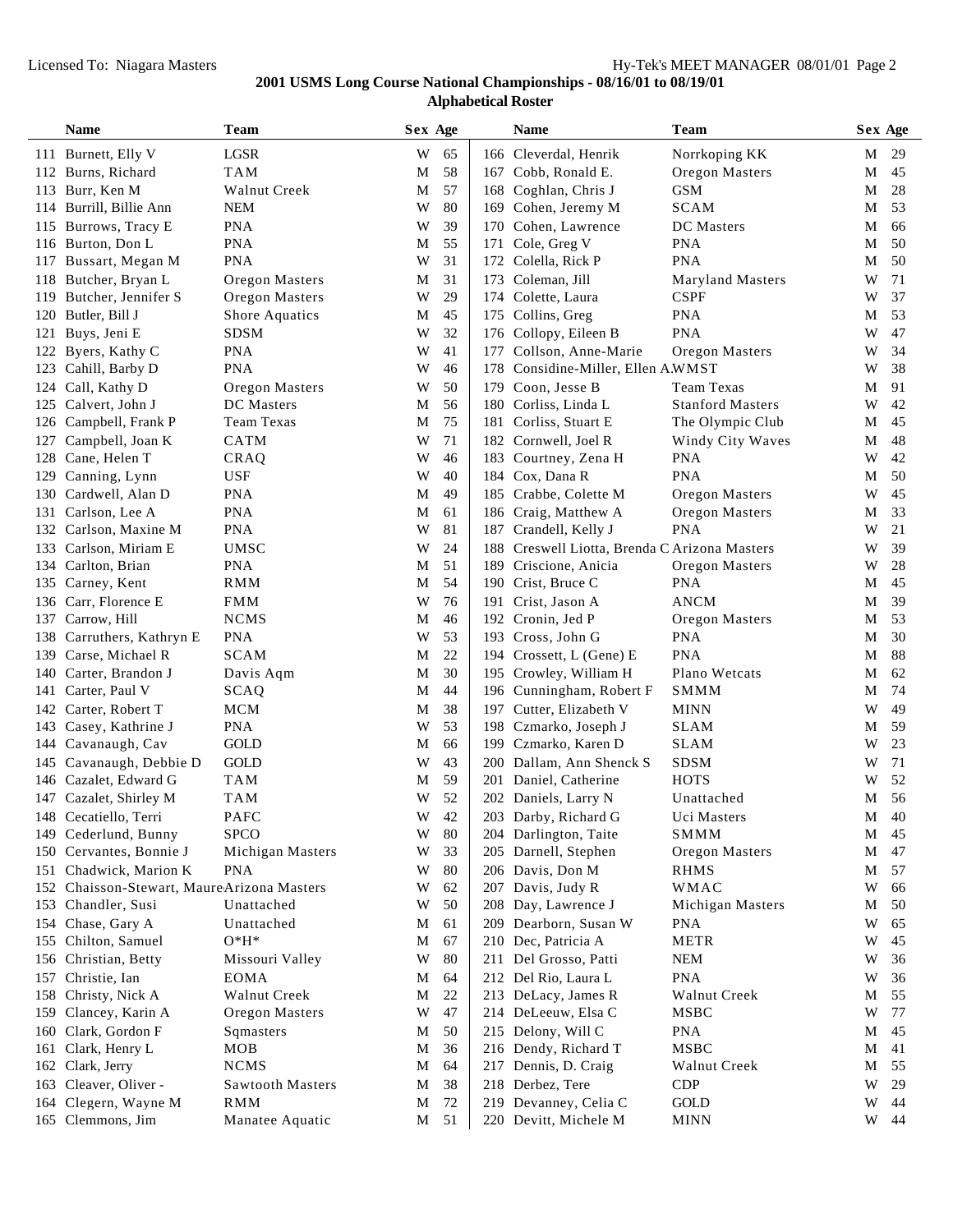|     | Name                    | <b>Team</b>             | Sex Age     |    |     | Name                     | <b>Team</b>      |   | Sex Age |
|-----|-------------------------|-------------------------|-------------|----|-----|--------------------------|------------------|---|---------|
|     | 221 Dewey, Vicky S      | WHSC                    | W           | 39 |     | 276 Ferguson, Ellen      | MACO             | W | 39      |
|     | 222 Diamond, Louis H    | <b>ANCM</b>             | M           | 62 |     | 277 Fernandez, Edmundo   | Caracas Masters  | М | 60      |
|     | 223 Diamond, Margo S    | Unattached              | W           | 23 |     | 278 Fiedler, Bradley W   | Unattached       | М | 45      |
|     | 224 Dillon, Jean M      | <b>PNA</b>              | W           | 27 |     | 279 Figueiredo, Luiz F   | <b>UNATB</b>     | M | 60      |
|     | 225 Dillon, Sally A     | <b>PNA</b>              | W           | 55 |     | 280 Figueiredo, Vera     | <b>UNATB</b>     | W | 54      |
|     | 226 Dillon, Thomas J    | Plano Wetcats           | М           | 60 |     | 281 Fincham, Elaine S    | <b>SMM</b>       | W | 46      |
|     | 227 Dixon, Irving E     | <b>SPEN</b>             | М           | 67 |     | 282 Finney, Peter C      | Manatee Aquatic  | М | 34      |
| 228 | Djang, Lincoln P        | <b>INWM</b>             | М           | 42 |     | 283 Fisher, Daniel H     | Missouri Valley  | М | 50      |
|     | 229 Dodson, Phil L      | Illinois Masters        | М           | 48 |     | 284 Fisher Jr., Albert B | Missouri Valley  | М | 85      |
|     | 230 Dolce, Julia        | <b>GSM</b>              | W           | 92 |     | 285 Flamik, George G     | Manatee Aquatic  | М | 32      |
|     | 231 Dorse, Robert O     | <b>PNA</b>              | М           | 70 |     | 286 Fleming, Jack C      | <b>USF</b>       | М | 66      |
|     | 232 Dowd, Mike B        | <b>MACO</b>             | М           | 43 |     | 287 Flores, Frank A      | Unattached       | М | 32      |
|     | 233 Dozer, Gregory J.   | Arizona Masters         | M           | 44 |     | 288 Flynn, Jim K         | <b>PNA</b>       | М | 48      |
|     | 234 Draves, Duane L     | <b>SDSM</b>             | М           | 75 |     | 289 Flynn, Muriel C      | <b>PNA</b>       | W | 78      |
| 235 | Drulias, William J      | Santa Cruz              | М           | 50 |     | 290 Foley, Thomas K      | <b>PNA</b>       | М | 67      |
|     | 236 Drum, David S       | <b>PNA</b>              | М           | 66 |     | 291 Foote, David E       | <b>VCM</b>       | М | 51      |
| 237 | Drum, Francesca         | <b>PNA</b>              | W           | 60 |     | 292 Forest, Charles M    | Oregon Masters   | М | 34      |
| 238 | Dummer, Gail M          | Michigan Masters        | W           | 51 |     | 293 Fox, Christina M     | Oregon Masters   | W | 41      |
| 239 | Dunnington, Edward W    | <b>PNA</b>              | М           | 32 |     | 294 Fox, Robert A        | The Olympic Club | М | 64      |
| 240 | Durant, Robin L         | <b>INWM</b>             | W           | 46 |     | 295 Franklin, Terri T    | <b>SMST</b>      | W | 55      |
|     | 241 Durrant, Betsy      | Virginia Masters        | W           | 60 |     | 296 Frawley, Tabitha S   | Virginia Masters | W | 27      |
| 242 | Dybdahl, Dempsey        | <b>PNA</b>              | W           | 52 |     | 297 Frayne, Anne M       | GOST             | W | 47      |
|     | 243 Dybdahl, Eric T     | <b>PNA</b>              | М           | 41 |     | 298 Frazier, Russell R   | <b>SPM</b>       | М | 47      |
|     | 244 Dyck, Grace C       | Arizona Masters         | W           | 60 |     | 299 Freeborn, Stephen L  | <b>PNA</b>       | М | 46      |
|     | 245 Dyck, Mel           | Arizona Masters         | М           | 60 |     | 300 Freshley, Mike       | <b>SDSM</b>      | М | 60      |
|     | 246 Earley, Bill        | SDSM                    | М           | 65 |     | 301 Frid, Barbara        | DC Masters       | W | 59      |
|     | 247 Easton, Sandie      | Arizona Masters         | W           | 32 |     | 302 Frost, Kenneth A     | <b>TAM</b>       | М | 57      |
|     | 248 Eaton, Michael W    | <b>PNA</b>              | М           | 33 |     | 303 Fuller, Vern         | Arizona Masters  | М | 54      |
| 249 | Eckenroad, Alison L     | <b>PNA</b>              | W           | 24 | 304 | Gaarder, Chris           | Oregon Masters   | М | 36      |
|     | 250 Edwards, James K    | <b>NEM</b>              | М           | 79 |     | 305 Galas, Adriana       | <b>CDP</b>       | W | 38      |
|     | 251 Einset, Elizabeth   | AKMS                    | W           | 40 |     | 306 Galas, Esperanza     | CDP              | W | 43      |
|     | 252 Einset, Kari I      | <b>PNA</b>              | W           | 42 | 307 | Gale, Andrew J           | <b>SLAM</b>      | М | 35      |
|     | 253 El Allam, Tarik T   | <b>USM</b>              | М           | 23 | 308 | Galine, Donald L         | <b>SMMM</b>      | М | 56      |
|     | 254 Elder, Patrick J    | Uiuc Masters            | М           | 27 | 309 | Gallaher, Jerry          | <b>PNA</b>       | М | 73      |
|     | 255 Eliott, Floyd H     | Oregon Masters          | М           | 75 |     | 310 Galloway, John A     | <b>SPM</b>       | М | 36      |
|     | 256 Elliott, Susan L    | <b>PNA</b>              | W           | 51 | 311 | Garcia, Doug A           | <b>INWM</b>      | М | 40      |
|     | 257 Ellis, Susan H      | AKMS                    | W           | 54 |     | 312 García, Nayeli C     | ANAF             | W | 32      |
|     | 258 Emeka, Amon S       | Unattached              | $\mathbf M$ | 33 |     | 313 Gaschke, Lida A      | <b>METR</b>      |   | W 69    |
|     | 259 Emison, Thomas W    | <b>MINN</b>             | М           | 43 |     | 314 Gellatly, Jill E     | <b>HOTS</b>      | W | 34      |
| 260 | Engstrom-Heg, Verna L   | ADMS                    | W           | 71 |     | 315 Gemmill, Dave G      | Arizona Masters  | М | 54      |
|     | 261 Enright, Richard P  | Unattached              | М           | 49 |     | 316 Gettling, Janet      | Oregon Masters   | W | 53      |
| 262 | Ensign, Jeanne          | <b>PNA</b>              | W           | 55 |     | 317 Geuy, Darrell L      | Unattached       | М | 37      |
| 263 | Esko, Kevin L           | <b>PNA</b>              | M           | 35 | 318 | Gibbs, Jennifer J        | <b>PNA</b>       | W | 29      |
| 264 | Espinosa, Leo E         | <b>PNA</b>              | M           | 41 | 319 | Gibbs, Jim               | Plano Wetcats    | М | 60      |
|     | 265 Evans, Ricky L      | <b>SDSM</b>             | M           | 60 | 320 | Gibbs, Patrick D         | <b>PNA</b>       | M | 36      |
|     | 266 Everett, Travis J   | <b>Sawtooth Masters</b> | M           | 25 | 321 | Gibson, Dave             | Illinois Masters | М | 41      |
|     | 267 Ewing, Jack         | <b>USF</b>              | М           | 41 | 322 | Gill, Jeff               | <b>GOLD</b>      | М | 61      |
|     | 268 Facchine, Kevin L   | <b>NCMS</b>             | M           | 46 | 323 | Gillespie, Maureen E     | Missouri Valley  | W | 40      |
| 269 | Falk, Thomas P          | MACO                    | M           | 66 | 324 | Gillin, Gordon H         | Arizona Masters  | M | 71      |
| 270 | Farrell, Ed L           | <b>OSB</b>              | M           | 69 | 325 | Gladwell, Gail A         | <b>MSBC</b>      | W | 70      |
| 271 | Farrell, Jeff           | <b>OSB</b>              | M           | 64 |     | 326 Glaeser, Sharon S    | Oregon Masters   | W | 37      |
| 272 | Fasbender, Barry A      | <b>Stanford Masters</b> | М           | 64 | 327 | Glassman, Debbie A       | <b>PNA</b>       | W | 48      |
| 273 | Faust, Leland H         | The Olympic Club        | M           | 55 | 328 | Goessman, John B         | <b>PNA</b>       | М | 36      |
| 274 | Feinstein, John         | <b>ANCM</b>             | М           | 46 |     | 329 Goggin, Georgia      | <b>DAMM</b>      | W | 72      |
|     | 275 Ferguson, Douglas J | PAFC                    | M           | 25 |     | 330 Goldberg, Bruce D    | DAMM             |   | M 50    |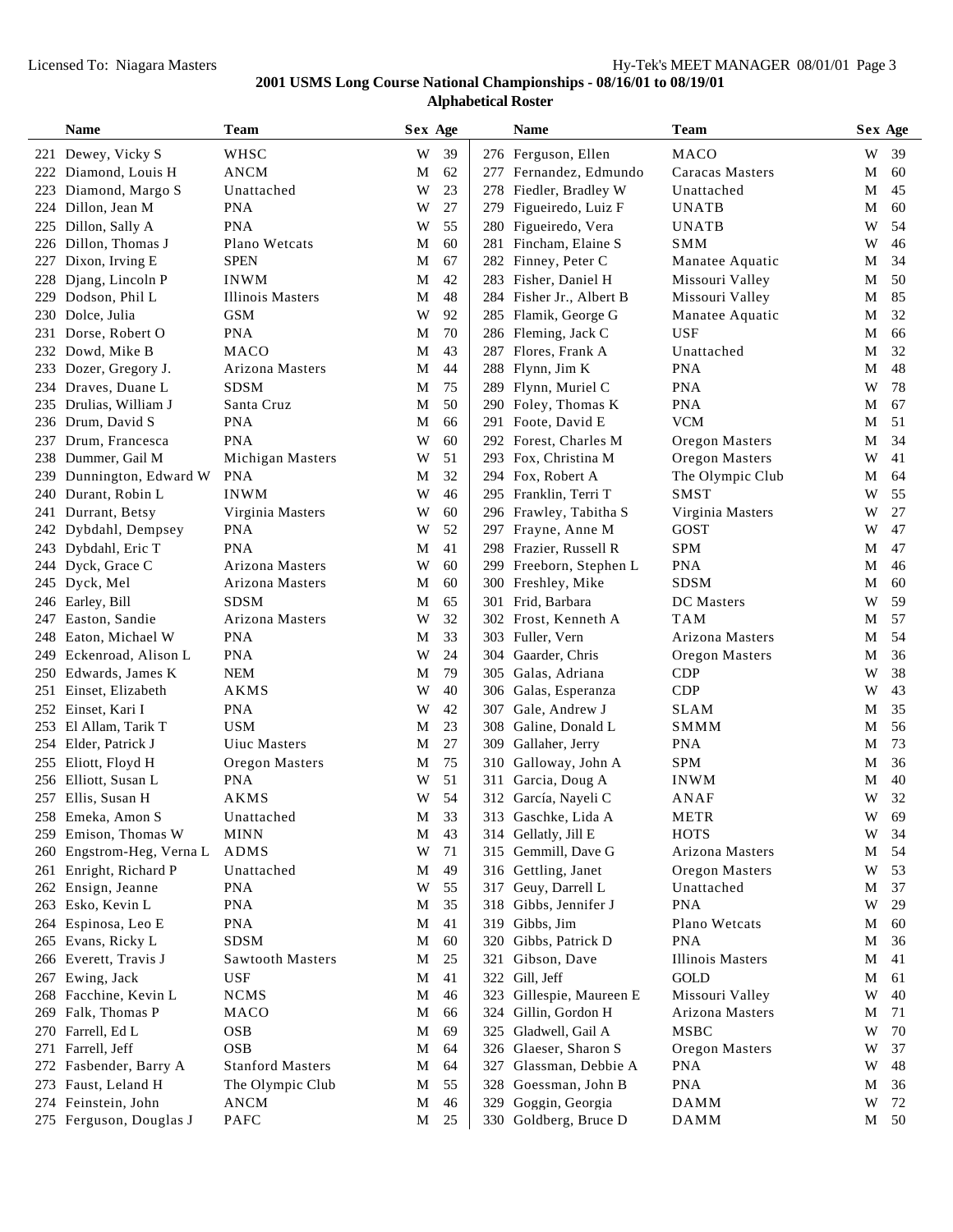|      | Name                                | <b>Team</b>             |   | Sex Age |      | <b>Name</b>              | Team                   |   | Sex Age |
|------|-------------------------------------|-------------------------|---|---------|------|--------------------------|------------------------|---|---------|
|      | 331 Goldstein, Mel                  | <b>ISF</b>              | M | 63      |      | 386 Hendrickson, Brian P | <b>ORLM</b>            | М | 39      |
| 332  | Gonzalez, George L                  | <b>PNA</b>              | M | 31      |      | 387 Hendryx, Teri L      | <b>MACO</b>            | W | 48      |
| 333  | Gorsline, Lisa K                    | Oregon Masters          | W | 26      |      | 388 Herron, Jon C        | <b>PNA</b>             | M | 39      |
| 334  | Graham, Suzanne                     | <b>CONN</b>             | W | 75      |      | 389 Hertzberg, Ruth S    | <b>SNM</b>             | W | 69      |
| 335  | Green, Doug A                       | <b>DSSM</b>             | M | 49      |      | 390 Heusted. Karin       | <b>PNA</b>             | W | 33      |
| 336  | Green, Jennifer K                   | <b>PNA</b>              | W | 27      |      | 391 Hiatt, Chris L       | Oregon Masters         | М | 61      |
| 337  | Greenberg, Jerry V                  | GOLD                    | M | 60      |      | 392 Hildebrandt, Dave    | Arizona Masters        | М | 50      |
| 338  | Greenstein, Steven I                | ILF                     | M | 40      |      | 393 Hilderbrand, Cory L  | <b>PNA</b>             | М | 25      |
| 339  | Greer, Marshall R                   | <b>ANCM</b>             | M | 65      |      | 394 Himstreet, Julie E   | Oregon Masters         | W | 31      |
| 340  | Griffin, Steven                     | Oregon Masters          | M | 33      |      | 395 Himstreet, Pam J.    | Oregon Masters         | W | 58      |
| 341  | Grimm, Monique L                    | <b>PNA</b>              | W | 31      |      | 396 Hirakawa, Diane M    | <b>SDSM</b>            | W | 52      |
| 342  | Grohe, William E                    | USF                     | M | 68      |      | 397 Hirsch, Ann M        | Walnut Creek           | W | 70      |
| 343  | Groselle, Jack R                    | <b>GOST</b>             | M | 47      |      | 398 Hoagland, Sarah S    | MACO                   | W | 39      |
| 344  | Gross, Jeff                         | Unattached              | M | 50      |      | 399 Hoffman, Wendy E     | <b>PNA</b>             | W | 39      |
| 345  | Gruender, Dan                       | Arizona Masters         | M | 72      |      | 400 Hoftyzer, Ernie      | Davis Aqm              | М | 32      |
| 346  | Gruender, Edie                      | Arizona Masters         | W | 73      |      | 401 Holliday, Joe        | Unattached             | М | 34      |
| 347  | Guido, Dick                         | <b>METR</b>             | M | 84      |      | 402 Holmes, Robert C     | <b>CHMS</b>            | М | 39      |
| 348  | Guisard-Ferraz, Jose EugeUnattached |                         | М | 56      |      | 403 Hood, Gary E         | GWSC                   | М | 35      |
| 349. | Gulbrandsen, Art E                  | Unattached              | M | 58      |      | 404 Hopson, Bruce E      | <b>SLAM</b>            | M | 35      |
| 350  | Gundred, Barb L                     | <b>PNA</b>              | W | 50      |      | 405 Howell, Jae          | Walnut Creek           | W | 79      |
| 351  | Guthrie, Sally K                    | Michigan Masters        | W | 51      |      | 406 Hubbard, Donald J    | <b>SDSM</b>            | М | 74      |
|      | 352 Haartz, F H Ted                 | <b>NEM</b>              | M | 73      |      | 407 Hudson, John C       | Oregon Masters         | M | 35      |
|      | 353 Hackley, Jeff T                 | Oregon Masters          | M | 33      |      | 408 Hughes, John S       | <b>RMM</b>             | М | 48      |
|      | 354 Hahm, Martin R                  | Arizona Masters         | M | 60      |      | 409 Hughes, Mary L       | <b>HOTS</b>            | W | 43      |
|      | 355 Hale, Art R                     | Unattached              | M | 59      |      | 410 Husband, Troy H      | <b>PNA</b>             | М | 32      |
|      | 356 Hallett, Constance              | <b>NEM</b>              | W | 42      | 411  | Hutinger, Margie         | <b>FMM</b>             | W | 61      |
|      | 357 Halligan, Amy B                 | Oregon Masters          | W | 35      |      | 412 Hutinger, Paul       | <b>FMM</b>             | М | 77      |
|      | 358 Hallmon, Lisa J                 | <b>PNA</b>              | W | 41      |      | 413 Ikeda, Paul J        | <b>PNA</b>             | М | 42      |
|      | 359 Hampton, Keith                  | <b>INWM</b>             | M | 48      |      | 414 Ingraham, Susan R    | <b>Team Texas</b>      | W | 42      |
| 360  | Hamway, Mindy A                     | Walnut Creek            | W | 43      | 415  | Inman, Grant M           | TBAC                   | М | 50      |
|      | 361 Hansen, Steve                   | Michigan Masters        | M | 50      |      | 416 Irvine, Joe S        | <b>Team Texas</b>      | М | 90      |
|      | 362 Haraszti, Tex P                 | <b>HBSC</b>             | M | 60      | 417  | Jackson, Bud             | <b>ARKM</b>            | М | 82      |
|      | 363 Harden, Gaile                   | Arizona Masters         | W | 62      |      | 418 Jackson, Dick        | <b>PAFC</b>            | М | 61      |
|      | 364 Harden, Shari M                 | Missouri Valley         | W | 34      | 419- | Jackson, Mary K          | Oregon Masters         | W | 45      |
|      | 365 Harris, Barb                    | Oregon Masters          | W | 41      | 420  | Jacobs, Joel P           | CRAQ                   | M | 65      |
|      | 366 Harrison, David P               | Colonials "1776"        | M | 64      | 421  | Jebe-Arnim, Margit H     | <b>CONN</b>            | W | 63      |
|      | 367 Harrison, Gregory J             | <b>PNA</b>              | M | 49      |      | 422 Jelinek, Don P       | Montana Masters        | M | 68      |
|      | 368 Haslach, Timothy F              | MACO                    | M | $40\,$  |      | 423 Jenkins, Tam         | Oregon Masters         | W | 53      |
|      | 369 Haworth, A Emory                | Walnut Creek            | M | 65      |      | 424 Jensen, Erin B       | Utah Masters           | W | 20      |
|      | 370 Haworth, Joyce M                | Walnut Creek            | W | 64      |      | 425 John, Hayley         | Maritime Pacific       | W | 24      |
|      | 371 Hayashi, Stephen                | <b>Stanford Masters</b> | M | 55      |      | 426 Johnson, C Edward    | <b>MINN</b>            | М | 83      |
| 372  | Haynes, William F                   | <b>GSM</b>              | M | 75      | 427  | Johnson, Gregory S       | Davis Aqm              | М | 44      |
| 373  | Hazlett, Colleen M                  | Walnut Creek            | W | 38      |      | 428 Johnson, M. Leigh    | <b>PNA</b>             | W | 52      |
| 374  | Healey, Sandra J                    | Oregon Masters          | W | 34      | 429  | Johnson, Ronald L        | <b>Arizona Masters</b> | M | 70      |
|      | 375 Hebert, Ada A                   | Oregon Masters          | W | 85      |      | 430 Johnson, Steve M     | Oregon Masters         | M | 53      |
|      | 376 Heck, Steve V                   | CRAQ                    | M | 52      |      | 431 Johnston, Graham M   | Team Texas             | M | 70      |
|      | 377 Hecksel, Toni S                 | Oregon Masters          | W | 35      |      | 432 Jones, Glynn         | The Olympic Club       | M | 76      |
|      | 378 Heer, Jackie A                  | LGSR                    | W | 35      |      | 433 Jones, Lance C       | <b>INWM</b>            | M | 22      |
| 379  | Hegeberg, Linda K                   | <b>PNA</b>              | W | 31      |      | 434 Jones-Roy, Susan J   | <b>TAM</b>             | W | 53      |
| 380  | Heim, Bea T                         | <b>TAM</b>              | W | 76      |      | 435 Jowett, Thomas A     | <b>PNA</b>             | M | 43      |
|      | 381 Heim, Theresa A                 | Oregon Masters          | W | 29      |      | 436 Juhala, Richard H    | Oregon Masters         | M | 58      |
| 382  | Heim-Bowen, Suzanne M Walnut Creek  |                         | W | 43      |      | 437 Kahl, Pam A          | Oregon Masters         | W | 38      |
|      | 383 Heller, Jeff J                  | Windy City Waves        | M | 48      |      | 438 Kalil, Adrian        | Oregon Masters         | M | 48      |
|      | 384 Helm, Charles E                 | Oregon Masters          | M | 45      |      | 439 Kalin, Melinda A     | <b>SLUG</b>            | W | 45      |
|      | 385 Hemmerle, Jamie                 | Colonials "1776"        | M | 46      |      | 440 Kamel, Mourad K      | CCC                    | M | 26      |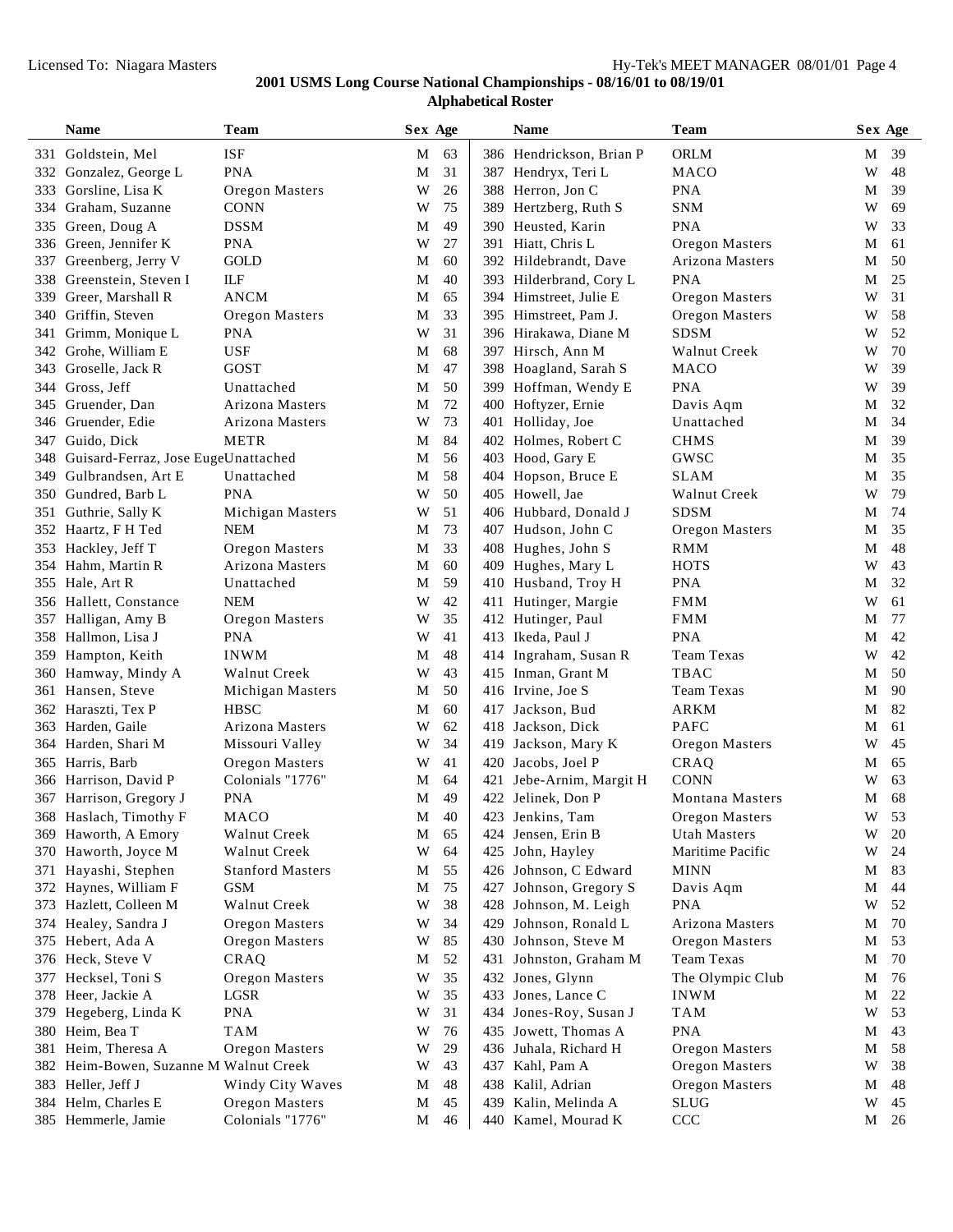|     | Name                            | Team                       | Sex Age     |    |     | Name                        | Team             |   | Sex Age       |
|-----|---------------------------------|----------------------------|-------------|----|-----|-----------------------------|------------------|---|---------------|
|     | 441 Kammholz, Cord-Patrick DYNA |                            | M           | 35 |     | 497 Landis, Tom             | Oregon Masters   | М | -59           |
|     | 442 Kaouti, Mounir K            | CCC                        | M           | 25 |     | 498 Lathi, Amar G           | <b>ORLM</b>      | М | 65            |
|     | 443 Karunungan, Maria L         | <b>DYNA</b>                | W           | 28 |     | 499 Lathram, Mary M         | DC Masters       | W | 86            |
| 444 | Kavadas, Janet D                | <b>PNA</b>                 | W           | 70 |     | 500 Laughlin, Patrick O     | <b>DYNA</b>      | М | 47            |
| 445 | Kawakami, Priscilla C           | Utah Masters               | W           | 51 |     | 501 Lawrie, Jim             | <b>SNM</b>       | М | 55            |
| 446 | Kay, Anastasia I                | Unattached                 | W           | 23 |     | 502 Laws, Ashley L          | Georgia          | W | 19            |
| 447 | Kay, Mary-Chris                 | Unattached                 | W           | 48 |     | 503 Leahy, Karen R          | <b>PNA</b>       | W | 33            |
| 448 | Kay, Theresa P                  | Unattached                 | W           | 21 |     | 504 Lebsack, Linda M        | <b>RMM</b>       | W | 55            |
| 449 | Keating, Raymond G              | <b>SLAM</b>                | M           | 42 |     | 505 Lebsack, Mel            | <b>PNA</b>       | W | 53            |
|     | 450 Keck, Mike                  | The Olympic Club           | М           | 42 |     | 506 Leet, John W            | <b>PNA</b>       | M | 56            |
|     | 451 Keen, John M                | ORLM                       | M           | 38 |     | 507 Lefebre, Karen J        | <b>SNM</b>       | W | 33            |
|     | 452 Keffer-Sharpe, Kathy L      | OKMS                       | W           | 42 |     | 508 Lehman, Fritz E         | <b>NCMS</b>      | М | 43            |
|     | 453 Keith, Al J                 | Oregon Masters             | M           | 41 |     | 509 Lehmann, Jim C          | Unattached       | M | 55            |
|     | 454 Keller, Matt                | <b>Illinois Masters</b>    | M           | 32 |     | 510 Leilich, Bob            | DC Masters       | М | 61            |
|     | 455 Keller, Rebecca J           | <b>Illinois Masters</b>    | W           | 31 |     | 511 Leilich, Joann          | DC Masters       | W | 62            |
|     | 456 Kelley, Art                 | Arizona Masters            | M           | 76 |     | 512 Lenard, John F          | <b>CONN</b>      | М | 70            |
| 457 | Kelly, Damian B                 | <b>WPM</b>                 | M           | 37 |     | 513 Lenk-Zigler, Maria      | <b>NMMS</b>      | W | 86            |
| 458 | Kelly, Scott D                  | <b>PNA</b>                 | M           | 32 |     | 514 Leskovitz, Ernie        | <b>UHM</b>       | М | 65            |
| 459 | Kennedy, Diane A                | <b>PNA</b>                 | W           | 33 |     | 490 L'Esperance, Beverly    | Oregon Masters   | W | 69            |
| 460 | Keudell, David J                | Oregon Masters             | M           | 61 |     | 515 Levin, Carol A          | <b>SLAM</b>      | W | 40            |
|     | 461 Kilbourn, Laurie J          | Oregon Masters             | W           | 34 |     | 516 Levinson, David A       | Rinconada        | М | 51            |
|     | 462 Kimball, Ken                | <b>SDSM</b>                | M           | 71 |     | 517 Lind, Matthew A         | <b>PNA</b>       | М | 37            |
|     | 463 King, Bill                  | <b>RMM</b>                 | M           | 68 |     | 518 Liotta, Robert J        | Arizona Masters  | М | 50            |
| 464 | King, Phillip J.                | Oregon Masters             | M           | 35 |     | 519 Litt, Arni H            | <b>PNA</b>       | W | 55            |
| 465 | King, Robert E                  | <b>PNA</b>                 | M           | 35 |     | 520 Livoni, Donn            | Montana Masters  | М | 55            |
| 466 | King, Shirley J                 | <b>ARKM</b>                | W           | 55 |     | 521 Lockey, Myron W         | CMAQ             | М | 70            |
| 467 | Kingsly, Bernard N              | <b>INWM</b>                | M           | 43 |     | 522 Loewe, Raymond D        | <b>GSM</b>       | М | 59            |
| 468 | Kinney, Matthew A               | <b>DCAC</b>                | M           | 31 |     | 523 Lopez, Georgina Y       | <b>MSBC</b>      | W | 57            |
| 469 | Kinsella, Maggie                | <b>PNA</b>                 | W           | 44 |     | 524 Lorenzi, Betty S        | Unattached       | W | 74            |
| 470 | Kirkendall, Nancy J             | DC Masters                 | W           | 58 |     | 525 Luallen, Andrea L       | <b>GSM</b>       | W | 36            |
| 471 | Kirkland, Henry O               | <b>PNA</b>                 | M           | 44 |     | 526 Luke, Elmer L           | <b>FMM</b>       | М | 75            |
|     | 472 Kirkland, Joanne E          | <b>PNA</b>                 | W           | 43 |     | 527 Lund, Lynne H           | <b>SDSM</b>      | W | 61            |
|     | 473 Klimp, John M               | <b>Stanford Masters</b>    | M           | 56 |     | 528 Lynch, Walter A         | <b>METR</b>      | М | 80            |
| 474 | Kogan, Elena A                  | Rinconada                  | W           | 34 |     | 529 Mac Aulay, Thomas       | Oregon Masters   | М | 52            |
|     | 475 Kolb, Karl A                | <b>NEM</b>                 | M           | 40 |     | 530 Mac Beth, Nancy K       | Arizona Masters  | W | 72            |
| 476 | Koppenhaver, Ken D              | <b>NIAG</b>                | M           | 33 | 531 | Macartney, Norman S         | <b>NCMS</b>      | М | 63            |
|     | 477 Korey, Bill S               | GOLD                       | M           | 38 |     | 532 MACKENZIE, Robert C TAM |                  | М | 27            |
|     | 478 Korner, Dale                | $\mathrm{O}^*\mathrm{H}^*$ | $\mathbf M$ | 49 |     | 533 MACKIE, Cory            | <b>PNA</b>       |   | $\rm W$ $-38$ |
|     | 479 Kortheuer, John D           | <b>NCMS</b>                | M           | 70 |     | 534 Maddox, Sally D         | <b>HOTS</b>      | W | 42            |
| 480 | Kovary, Steven A.               | LAPS                       | M           | 60 |     | 535 Maestre, Robert A       | MACO             | M | 51            |
| 481 | Kraetzer, Midge S.              | Walnut Creek               | W           | 63 |     | 536 Magee, Carolyn M        | <b>INWM</b>      | W | 56            |
| 482 | Krattli, Caroline M             | <b>SDSM</b>                | W           | 39 |     | 537 Magee, Mark A           | <b>CLVM</b>      | M | 33            |
| 483 | Krauser, June                   | GOLD                       | W           | 75 |     | 538 Magee, Patrick J        | <b>INWM</b>      | M | 60            |
| 484 | Krauser, Larry B                | <b>INWM</b>                | M           | 48 |     | 539 Majerus, Cecily M       | <b>SCAM</b>      | W | 43            |
| 485 | Kregor, Janice                  | <b>Wildcat Masters</b>     | W           | 45 |     | 540 Maleike, Corinna M      | <b>RMM</b>       | W | 41            |
|     | 486 Kron, Lilly                 | $O*H*$                     | W           | 70 | 541 | Mallery, Craig S            | <b>PNA</b>       | М | 39            |
| 487 | Krueger, James                  | The Olympic Club           | M           | 63 |     | 542 Maloney, Alan           | <b>FMM</b>       | М | 72            |
| 488 | Kucharski, Michael R            | <b>NCMS</b>                | M           | 34 |     | 543 Malsbury, David B       | Virginia Masters | M | 40            |
| 489 | Kurtzman, Joseph L              | <b>FMM</b>                 | M           | 75 |     | 544 Manion, Margaret J      | <b>SLAM</b>      | W | 33            |
|     | 491 Laborwit, Anne G            | GOLD                       | W           | 51 |     | 545 Mann, Melinda J.        | <b>WMAC</b>      | W | 45            |
|     | 492 Lamb, Brian K               | <b>INWM</b>                | M           | 50 |     | 546 Margharitis, Greg       | MSBC             | M | 35            |
|     | 493 Lambert, Mark D             | Arizona Masters            | M           | 43 |     | 547 Marr, Jackie M          | <b>SDSM</b>      | W | 58            |
| 494 | Lambert, Roy D                  | Oregon Masters             | M           | 55 |     | 548 Martin, Cindy C         | <b>PNA</b>       | W | 50            |
|     | 495 Lamlin, Betty               | <b>PAFC</b>                | W           | 64 |     | 549 Martin, Troy L          | <b>RMM</b>       | M | 33            |
|     | 496 Landers, Patty              | Walnut Creek               | W           | 45 |     | 550 Mathews, Carolyn W      | <b>PNA</b>       | W | 39            |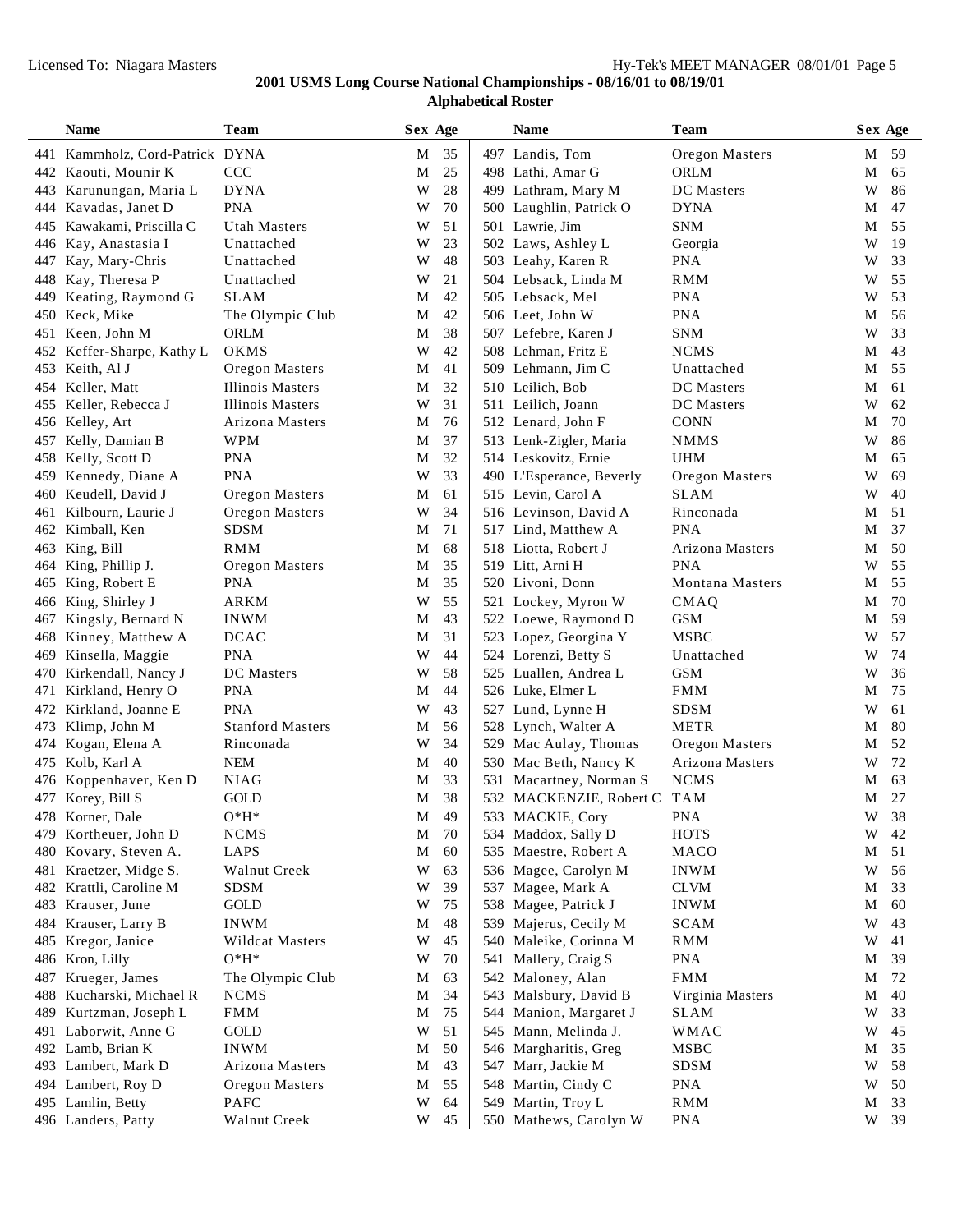|     | Name                                    | Team                    | Sex Age     |        | <b>Name</b>                           | Team                    | Sex Age |      |
|-----|-----------------------------------------|-------------------------|-------------|--------|---------------------------------------|-------------------------|---------|------|
|     | 551 Mattson, Skippy                     | <b>DYNA</b>             | W           | 48     | 606 Mullahey, Michael K               | Kona Aquatics           | М       | 30   |
|     | 552 Mayo, Robert W                      | Walnut Creek            | M           | 68     | 607 Mullen, Derek D                   | <b>PNA</b>              | M       | 27   |
|     | 553 Mc Alpine, David D                  | <b>PNA</b>              | М           | 41     | 608 Munger, Dot W                     | Colonials "1776"        | W       | 50   |
|     | 554 Mc Bride, Nathan P                  | NEM                     | М           | 28     | 609 Munger, Peony                     | <b>INWM</b>             | W       | 67   |
| 555 | Mc Caig, Carol A                        | <b>PNA</b>              | W           | 39     | 610 Munger, Richard S                 | <b>INWM</b>             | М       | 79   |
| 556 | Mc Candless, Peter H                    | Missouri Valley         | M           | 45     | 611 Munson, Fred R                    | DC Masters              | М       | 43   |
| 557 | Mc Cleery, James T                      | PNA                     | М           | 55     | 612 Murphy, Bonnie R                  | Walnut Creek            | W       | 52   |
|     | 558 Mc Conica, Jim                      | <b>VCM</b>              | М           | 51     | 613 Murray, Allen K                   | Uci Masters             | M       | 57   |
|     | 559 MC Connell, Stan                    | <b>HBSC</b>             | М           | 70     | 614 Muter, C W                        | Unattached              | М       | 59   |
|     | 560 Mc Guire, Joyce                     | Wildcat Masters         | W           | 69     | 615 Mymryk, Penny M                   | RMMSC                   | W       | 54   |
|     | 561 Mc Kinlay, Michael                  | <b>PNA</b>              | М           | 58     | 616 Myrick, Kymmberly M               | <b>PNA</b>              | W       | 38   |
|     | 562 Mc Manus, John J                    | Maritime Pacific        | М           | 47     | 617 Nagle, Margaret E                 | Arizona Masters         | W       | 85   |
|     | 563 MC Neil, Dan F                      | <b>ADMS</b>             | М           | 78     | 618 Nalli, Lyle A                     | Shore Aquatics          | М       | 41   |
|     | 564 McCabe, Tom J                       | <b>Illinois Masters</b> | М           | 44     | 619 Neilson-Bell, Sandy               | Team Texas              | W       | 45   |
| 565 | McColly, Michael                        | <b>PNA</b>              | М           | 56     | 620 Neubig, Nicholas                  | <b>WSCM</b>             | М       | 44   |
| 566 | McCormack, Bryan J                      | Unattached              | М           | 36     | 621 Neubig, Philip H                  | <b>PIMM</b>             | М       | 72   |
| 567 | McCullough, Leslie A                    | <b>PNA</b>              | W           | 32     | 622 Newell, Sally N                   | <b>NCMS</b>             | W       | 64   |
| 568 | McKenney, Nicole K                      | <b>PNA</b>              | W           | 25     | 623 Newman, Marjorie R                | <b>IRCC</b>             | W       | 78   |
| 569 | McNeel, Sandy                           | <b>PNA</b>              | W           | 49     | 624 Newman, Steven M                  | <b>Badger Masters</b>   | М       | 39   |
|     | 570 McNeil, Anne L.                     | <b>ADMS</b>             | W           | 41     | 625 Nielsen, Charles D                | <b>MINN</b>             | М       | 56   |
| 571 | Melson, Robert G                        | <b>SPM</b>              | М           | 41     | 626 Nonaka, Andy J                    | <b>Walnut Creek</b>     | М       | 22   |
|     | 572 Meltz, Steve Y.                     | NEM                     | М           | 48     | 627 Nordberg, Carrie L                | <b>PNA</b>              | W       | 25   |
|     | 573 Menges, Margaret G                  | AMAM                    | W           | 75     | 628 Nordlund, Eric R                  | <b>Terrapin Masters</b> | М       | 38   |
|     | 574 Merrell, Michael M                  | <b>INWM</b>             | M           | 53     | 629 Norman, Mark B                    | Unattached              | М       | 47   |
| 575 | Merritt, Jennifer                       | Spondon                 | W           | 50     | 630 Norris, Robert F                  | Davis Aqm               | М       | 63   |
| 576 | Mettler, John R                         | <b>PNA</b>              | М           | 47     | 631 Norris, Roswita D                 | Davis Aqm               | W       | 59   |
| 577 | Metzger, Peter R                        | Oregon Masters          | М           | 46     | 637 Obletz, Becky C                   | MACO                    | W       | 42   |
| 578 | Metzler, Gregg L                        | <b>PNA</b>              | М           | 43     | 632 O'Brien, Charlene A               | Walnut Creek            | W       | 45   |
| 579 | Metzler, Kathy L                        | <b>PNA</b>              | W           | 41     | 633 O'Brien, Dennis A                 | <b>RMM</b>              | М       | 66   |
|     | 580 Meyer, Brenda L.                    | Missouri Valley         | W           | 47     | 634 O'Brien, Kerry L                  | Walnut Creek            | М       | 44   |
|     | 581 Mezovska, Jana                      | <b>IUVB</b>             | W           | 41     | 635 O'Brien, Molly M                  | <b>Montana Masters</b>  | W       | 56   |
|     | 582 Milano, Andrea R                    | Oregon Masters          | W           | 34     | 638 Ogier, Danielle                   | Unattached              | W       | 49   |
|     | 583 Miller, Celeste                     | SNM                     | W           | 51     | 639 Olson, Mary                       | <b>Montana Masters</b>  | W       | 52   |
|     | 584 Miller, Eric R                      | Virginia Masters        | М           | 54     | 640 Olsson, Malin LM                  | Norrkoping KK           | W       | 27   |
|     | 585 Miller, Jim W                       | Virginia Masters        | М           | 51     | 641 Omphroy, Nicole D                 | The Olympic Club        | W       | 22   |
|     | 586 Miller, Nancy R                     | Virginia Masters        | W           | 52     | 642 Onton, Ann Louise                 | <b>CONN</b>             | W       | 58   |
|     | 587 Milligan, Dean W                    | Unattached              | М           | 33     | 643 Orman, Karen L                    | <b>SWM</b>              | W       | 44   |
|     | 588 Mirho, Charles A                    | Unattached              | $\mathbf M$ | $37\,$ | 636 O'Shaughnessy, Patrick SSqmasters |                         |         | M 32 |
|     | 589 Mitchell, Jeannie R                 | <b>NCMS</b>             | W           | 55     | 644 Otto, Douglas E.                  | MACO                    | M       | 42   |
|     | 590 Moll, Tracie A                      | GOLD                    | W           | 38     | 645 Oyakawa, Yoshi                    | GOST                    | M       | 68   |
| 591 | Monahan, Richard S                      | <b>METR</b>             | M           | 60     | 646 Palmer, Brad M                    | <b>PNA</b>              | М       | 41   |
|     | 592 Moore, Alison B                     | <b>DYNA</b>             | W           | 31     | 647 Palmer, Jeffrey                   | Oregon Masters          | M       | 33   |
|     | 593 Moore, Jane A                       | <b>PNA</b>              | W           | 51     | 648 Parisi, Frank M                   | MACO                    | M       | 53   |
|     | 594 Moore, JO                           | <b>PNA</b>              | W           | 46     | 649 Parisi, Robin B                   | MACO                    | W       | 47   |
|     | 595 Moore, Kathy R                      | <b>PNA</b>              | W           | 34     | 650 Parmentier, Steve D               | Oregon Masters          | M       | 36   |
|     | 596 Moore, Michael W                    | Fog City Masters        | M           | 51     | 651 Patten, Bob W                     | RMM                     | М       | 67   |
|     | 597 Moreno, Alejandro                   | ANV                     | M           | 33     | 652 Paz, Gisela                       | <b>PNA</b>              | W       | 36   |
|     | 598 Moretto, Bob                        | The Olympic Club        | M           | 70     | 653 Pearce, E. Wayne                  | <b>SMST</b>             | М       | 48   |
| 599 | Morningstar, Kirsten L                  | Unattached              | W           | 25     | 654 Pearson, Heather J                | Unattached              | W       | 42   |
| 600 | Morozin, Joseph H                       | <b>PAFC</b>             | M           | 41     | 655 Pence, Brad V                     | <b>USF</b>              | M       | 50   |
| 601 | Morrin-Nordlund, DeboraTerrapin Masters |                         | W           | 39     | 656 Penn, William J                   | <b>PNA</b>              | M       | 50   |
| 602 | Morris, Kathleen S                      | <b>PNA</b>              | W           | 33     | 657 Perilman, Jim E                   | Walnut Creek            | M       | 62   |
| 603 | Morris, Stephen L                       | WMAC                    | M           | 50     | 658 Perry, Sam W                      | Arizona Masters         | M       | 33   |
|     | 604 Mosard, Robert                      | <b>METR</b>             | M           | 80     | 659 Peters, Timothy E                 | <b>PNA</b>              | M       | 39   |
|     | 605 Moseley, Philip H                   | <b>PNA</b>              | M           | 48     | 661 Petersen, Bert L                  | Oregon Masters          |         | M 63 |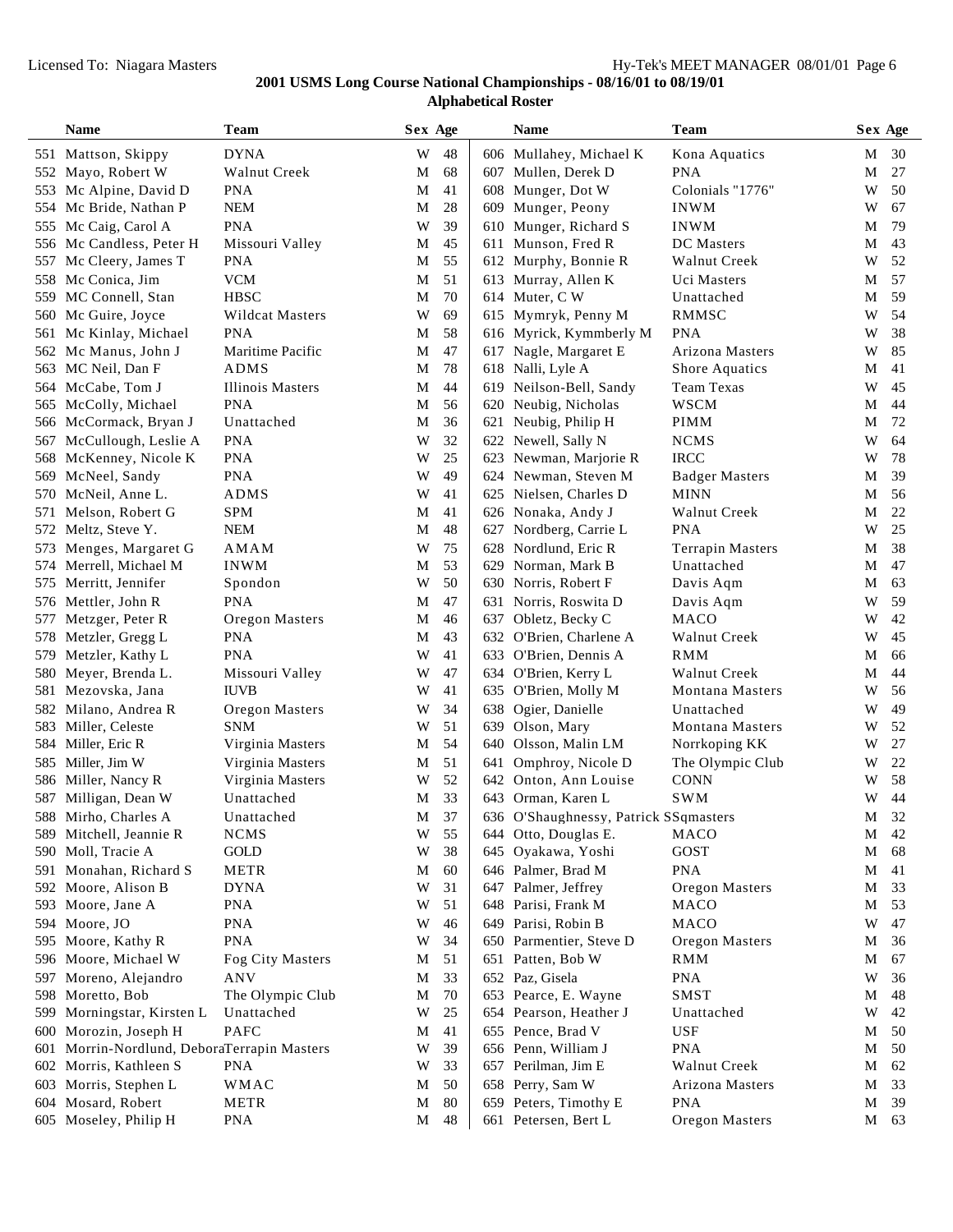|     | Name                           | <b>Team</b>             |             | Sex Age |     | <b>Name</b>                              | <b>Team</b>             |   | Sex Age |
|-----|--------------------------------|-------------------------|-------------|---------|-----|------------------------------------------|-------------------------|---|---------|
|     | 662 Petersen, Stephanie O      | <b>SLAM</b>             | W           | 39      |     | 716 Reino, Anthony J                     | <b>CONN</b>             | М | 45      |
|     | 660 Peters-Johnson, Anne T PNA |                         | W           | 36      |     | 717 Rhoads, Renee                        | Oregon Masters          | W | 36      |
|     | 663 Peterson, Jennifer R       | <b>PNA</b>              | W           | 25      |     | 718 Rice, David S                        | Oregon Masters          | М | 34      |
| 664 | Peterson, Rick J               | <b>PNA</b>              | M           | 50      |     | 719 Ridout, Nancy J                      | TAM                     | W | 59      |
| 665 | Peterson, Steven B             | <b>PNA</b>              | M           | 55      |     | 720 Riker, Debra                         | <b>GOLD</b>             | W | 39      |
| 666 | Petrilla, Eric A               | <b>SNM</b>              | M           | 31      | 721 | Roberts, Ryan D                          | <b>PNA</b>              | М | 28      |
|     | 667 Pettijohn, Margot K        | <b>ANCM</b>             | W           | 55      |     | 722 Roberts, Taunya M                    | <b>PNA</b>              | W | 28      |
| 668 | Pflugheber, Carol A            | <b>ADMS</b>             | W           | 48      |     | 723 Robertson, Tex J                     | <b>Team Texas</b>       | М | 92      |
|     | 669 Philipps, Colleen M        | <b>PNA</b>              | W           | 25      |     | 724 Robinson, Dan L                      | Unattached              | М | 44      |
| 670 | Philipps, Maureen R            | <b>PNA</b>              | W           | 25      |     | 725 Roby, Brad L                         | <b>ISF</b>              | М | 40      |
| 671 | Phillips, Brett B              | <b>HMST</b>             | M           | 43      |     | 726 Rockholm, Ellen J                    | <b>Rocklin Aquatics</b> | W | 53      |
| 672 | Piemme, Frank M                | <b>OSB</b>              | M           | 76      | 727 | Rookstool, Laura M                       | <b>PNA</b>              | W | 40      |
| 673 | Pierson, Ginger L              | MACO                    | W           | 55      |     | 728 Roper, Gail P                        | <b>RPMS</b>             | W | 72      |
| 674 | Pilie, Kathleen F              | Unattached              | W           | 57      |     | 729 Rose, Nancy J                        | <b>INWM</b>             | W | 40      |
| 675 | Piszkin, Steven L              | Unattached              | M           | 46      |     | 730 Rosenberg, William P                 | <b>Stanford Masters</b> | М | 44      |
| 676 | Plunkett, Jerry W              | <b>PNA</b>              | M           | 55      |     | 731 Rousseau, Sandi                      | Oregon Masters          | W | 54      |
| 677 | Poehlman, Yuriko S             | <b>PNA</b>              | W           | 32      |     | 732 Ruff, Gary D                         | Manatee Aquatic         | М | 48      |
| 678 | Poiletman, Robert M            | <b>Gamecock Masters</b> | M           | 58      |     | 733 Ruiter, Steven E                     | <b>PNA</b>              | M | 36      |
| 679 | Portelance, Doug A             | <b>PNA</b>              | M           | 43      |     | 734 Rupert, Bill B                       | <b>MESC</b>             | M | 58      |
| 680 | Portelance, Ronald C           | Unattached              | M           | 45      |     | 735 Ruseski, Jane E                      | <b>Maryland Masters</b> | W | 38      |
|     | 681 Pospisil, Radek            | Oregon Masters          | M           | 32      |     | 736 Ryder, Mike J                        | <b>SNM</b>              | М | 47      |
| 682 | Prael, Christopher E           | Rinconada               | M           | 60      |     | 737 Salkind, Neil J                      | Missouri Valley         | М | 54      |
|     | 683 Preissler, Stella M        | <b>PNA</b>              | W           | 52      |     | 738 Saltzman, Edward M                   | <b>DYNA</b>             | М | 51      |
| 684 | Prigger, John K                | <b>PNA</b>              | M           | 38      |     | 739 Sanders, Janet A                     | Oregon Masters          | W | 43      |
|     | 685 Pronk, Bonnie L            | <b>MSBC</b>             | W           | 59      |     | 740 Santos, Roque                        | Walnut Creek            | М | 33      |
| 686 | Puels, Robert W                | ADMS                    | M           | 50      | 741 | Saxton, Carl S                           | <b>Illinois Masters</b> | М | 32      |
| 687 | Pugliese, Mark                 | <b>DCRP</b>             | M           | 49      |     | 742 Schaeffer, Michael                   | <b>PNA</b>              | М | 45      |
| 688 | Quan, Sara                     | Oregon Masters          | W           | 29      |     | 743 Scheffel, Jared                      | <b>BRNT</b>             | М | 32      |
| 689 | Quattro, Jackie L              | Oregon Masters          | W           | 54      |     | 744 Scheller, Christopher J              | Oregon Masters          | М | 26      |
| 690 | Quiggin, David R               | GOST                    | M           | 57      |     | 745 Schlesinger, Violetta                | Virginia Masters        | W | 32      |
| 691 | Quigley, George J              | <b>ISF</b>              | M           | 61      |     | 746 Schmidt, George L.                   | GOLD                    | М | 51      |
| 692 | Quill, Catherine J             | <b>Illinois Masters</b> | W           | 51      |     | 747 Schnieders, Ann                      | <b>ISF</b>              | W | 41      |
| 693 | Quinn, Adeline A               | <b>METR</b>             | W           | 66      |     | 748 Schreiber, Shirley J                 | <b>INWM</b>             | W | 54      |
| 694 | Quinn, Phyllis E               | The Olympic Club        | W           | 46      |     | 749 Schreiner, Beth                      | DC Masters              | W | 60      |
|     | 695 Rabalais, Scott F          | CRAQ                    | M           | 43      |     | 750 Schriger, Joan A                     | The Olympic Club        | W | 37      |
| 696 | Radcliff, David A              | Oregon Masters          | M           | 67      | 751 | Schubach, William H                      | <b>PNA</b>              | М | 57      |
|     | 697 Ragland, Elise H.          | Team Texas              | W           | 51      |     | 752 Schuerman, Heather A                 | Missouri Valley         | W | 25      |
|     | 698 Ragsdale, Ken A            | <b>PNA</b>              | $\mathbf M$ | 39      |     | 753 Schultz-Santos, Debbie MWalnut Creek |                         |   | W 33    |
| 699 | Rambo, Heidimarie H            | Walnut Creek            | W           | 40      |     | 754 Schumann, Susanne                    | MACO                    | W | 64      |
| 700 | Ramirez-Miller, Alex           | CATM                    | M           | 77      |     | 755 Schutte, Tom F.                      | <b>PNA</b>              | M | 32      |
| 701 | Rand, Roger S                  | Oregon Masters          | M           | 31      |     | 756 Seaman, Jeff S                       | Unattached              | M | 35      |
| 702 | Rankin, Mark C                 | <b>Arizona Masters</b>  | M           | 35      |     | 757 Sebestyen, Joseph R                  | <b>DYNA</b>             | M | 29      |
| 703 | Rankin, Matthew R              | Arizona Masters         | M           | 35      |     | 758 Serianni, Vicki                      | <b>UCLA</b>             | W | 50      |
| 704 | Rankin, Maureen T              | Arizona Masters         | W           | 31      |     | 759 Sessinghaus, Des F                   | GOLD                    | M | 87      |
| 705 | Ransom-Nelson, Bill B          | <b>TXAM</b>             | M           | 49      |     | 760 Seubert, Trish                       | <b>SDSM</b>             | W | 33      |
| 706 | Rapperport, Alan S             | GOLD                    | M           | 68      |     | 761 Shaffer, Mike G                      | <b>VCM</b>              | М | 36      |
| 707 | Ratchford, Timothy D           | <b>CRAO</b>             | M           | 44      |     | 762 Shake, Scott D                       | Arizona Masters         | М | 43      |
| 708 | Redfield, Douglas H            | <b>PNA</b>              | M           | 38      |     | 763 Sharp, Glenda B                      | <b>IAMA</b>             | W | 66      |
| 709 | Redig, Patty A                 | <b>Illinois Masters</b> | W           | 41      |     | 764 Shastid, Jon G                       | <b>CHMS</b>             | M | 53      |
| 710 | Reeder, Bill D                 | <b>PNA</b>              | M           | 49      |     | 765 Shaw, Greg J                         | <b>NEM</b>              | M | 50      |
| 711 | Reese, Gene                    | <b>PNA</b>              | M           | 52      |     | 766 Shaw, James F                        | Rinconada               | M | 60      |
| 712 | Rehfeldt, Don L                | <b>PNA</b>              | M           | 67      |     | 767 Sheppard, Rosie H                    | Unattached              | W | 32      |
| 713 | Reid, Mike D                   | Georgia                 | M           | 40      |     | 768 Shinn, David Y                       | <b>DYNA</b>             | M | 26      |
| 714 | Reid, Walter E                 | <b>PNA</b>              | M           | 61      |     | 769 Shirley, Matthew G                   | <b>SLAM</b>             | M | 40      |
|     | 715 Reilly, Margaret J         | <b>MVN</b>              | W           | 32      |     | 770 Shoemaker, Ross E                    | SMMM                    |   | M 59    |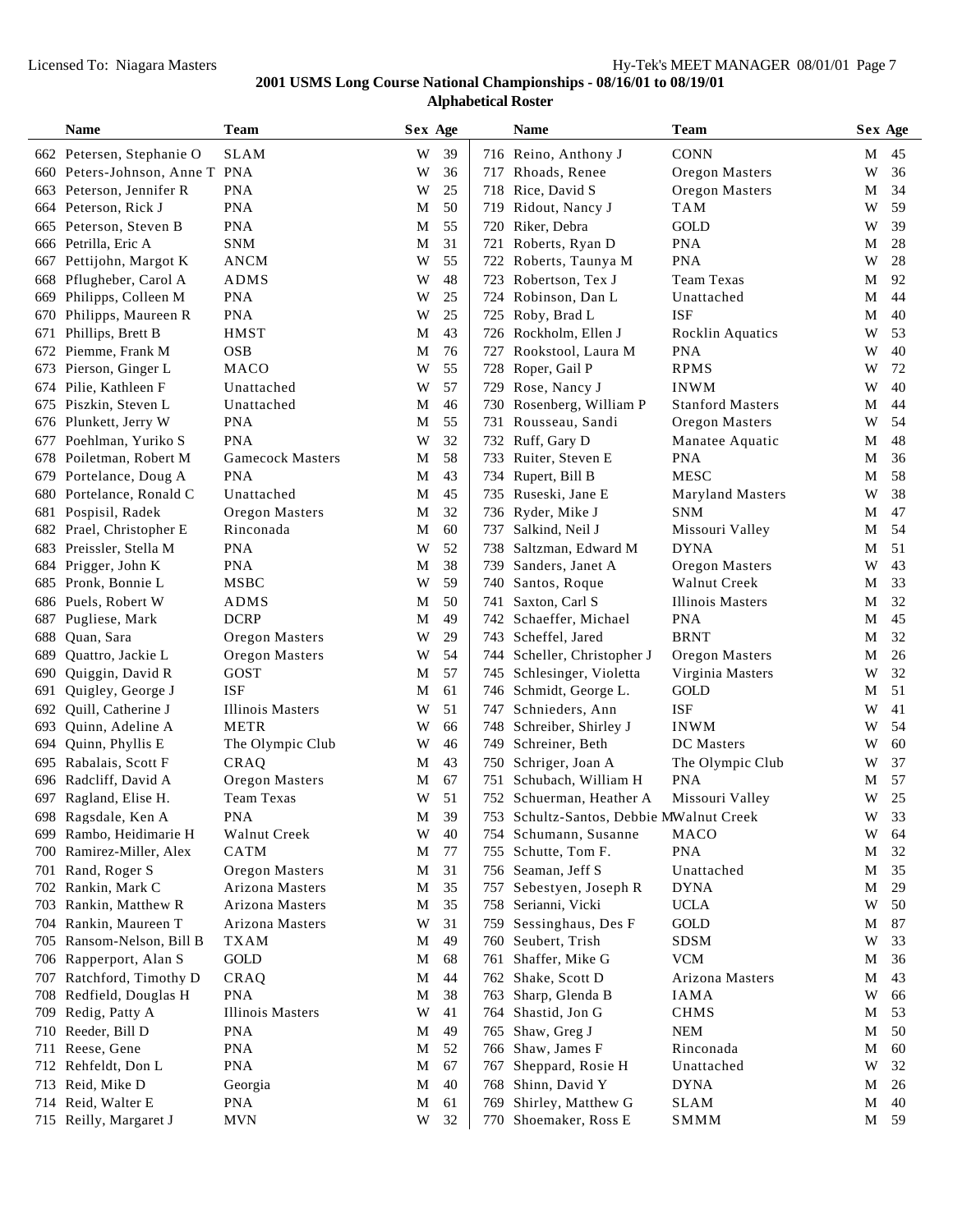|      | <b>Name</b>                               | Team                                     |        | Sex Age  |     | <b>Name</b>                                | Team                          |        | Sex Age  |
|------|-------------------------------------------|------------------------------------------|--------|----------|-----|--------------------------------------------|-------------------------------|--------|----------|
|      | 771 Shoenberger, Linda R                  | <b>SNM</b>                               | W      | 54       |     | 826 Sutherland, Kate C                     | <b>PNA</b>                    | W      | 53       |
| 772  | Sihner, Craig                             | Manatee Aquatic                          | M      | 42       |     | 827 Svenson, Ann                           | ADMS                          | W      | 56       |
| 773  | Sikora, Rod R                             | Unattached                               | М      | 41       |     | 828 Sweeney, Paul B                        | PAFC                          | М      | 50       |
| 774  | Silva, Sergio B                           | TAM                                      | М      | 46       |     | 829 Switzer, ED H                          | <b>Terrapin Masters</b>       | М      | 33       |
| 775  | Silverstein, Lou                          | Arizona Masters                          | М      | 75       |     | 830 Sylvester, John E                      | <b>PNA</b>                    | М      | 44       |
| 776  | Simpson, Susanne B                        | <b>INWM</b>                              | W      | 41       |     | 831 Szot, Keith M                          | <b>PNA</b>                    | М      | 36       |
| 777  | Skroch, John T                            | <b>PNA</b>                               | М      | 29       |     | 832 Taft, Raymond F                        | SMMM                          | М      | 82       |
| 778  | Smath, Meg                                | <b>Wildcat Masters</b>                   | W      | 45       | 833 | Taioli, Fred                               | SMMM                          | М      | 80       |
| 779  | Smiley, Sunny C                           | Plano Wetcats                            | W      | 31       | 834 | Tait, Ellen                                | Rinconada                     | W      | 91       |
| 780- | Smith, Douglas L                          | Utah Masters                             | М      | 50       |     | 835 Talaa, Hassania T                      | CCC                           | W      | 24       |
| 781  | Smith, Eric A                             | <b>INWM</b>                              | М      | 25       |     | 836 Tallacksen, Aurora K                   | <b>PNA</b>                    | W      | 25       |
| 782  | Smith, Ian S                              | Phoenix Masters                          | М      | 60       | 837 | Taub, Pamela A                             | Walnut Creek                  | W      | 51       |
| 783  | Smith, Laura K                            | Vail Swimming                            | W      | 35       |     | 838 Tauscher, Harold T                     | <b>PNA</b>                    | М      | 64       |
| 784  | Smith, Ned E                              | GOLD                                     | М      | 86       | 839 | Taylor, Sean                               | MACO                          | М      | 38       |
| 785  | Smith, Paul L                             | Vail Swimming                            | М      | 42       | 840 | Taylor, Thomas T                           | <b>PNA</b>                    | М      | 70       |
| 786  | Smith, Paula J                            | AKMS                                     | W      | 47       | 841 | Taylor, Waller                             | <b>PNA</b>                    | М      | 49       |
| 787  | Smith, Petey H                            | <b>NEM</b>                               | W      | 77       |     | 842 Templin, John                          | Uci Masters                   | М      | 47       |
| 788  | Smith, Richard T                          | Walnut Creek                             | М      | 81       | 843 | Terhaar, Annamarie                         | <b>PNA</b>                    | W      | 40       |
| 789  | Smith, Robert S                           | Oregon Masters                           | М      | 58       |     | 844 Terhaar, Paula A                       | <b>PNA</b>                    | W      | 49       |
| 790  | Smith, William J                          | <b>Sawtooth Masters</b>                  | М      | 37       |     | 845 Terhaar, Phoebe P                      | <b>PNA</b>                    | W      | 44       |
| 791  | Smyers, Jesse B                           | Walnut Creek                             | М      | 55       |     | 846 Teutsch, Erik P                        | <b>PNA</b>                    | М      | 36       |
| 792  | Snyder, Hannelore                         | Illinois Masters                         | W      | 71       | 847 | Thomas, Mark                               | <b>KAC</b>                    | М      | 40       |
| 793. | Soltys, Ted J                             | <b>Illinois Masters</b>                  | М      | 41       |     | 848 Thomas-Will, Marji                     | <b>USAB</b>                   | W      | 54       |
| 794  | Soracco, Dixon E                          | Oregon Masters                           | М      | 33       |     | 849 Thompson, Clark E                      | <b>INWM</b>                   | М      | 70       |
| 795  | Sorensen, Michael J                       | AKMS                                     | М      | 33       |     | 850 Thompson, Daniel O                     | Unattached                    | М      | 55       |
|      | 796 Sosnowski, Jennifer J                 | Arizona Masters                          | W      | 33       | 851 | Thompson, Frank L                          | Michigan Masters              | М      | 50       |
| 797  | Specht, William L                         | SPM                                      | М      | 43       |     | 852 Thompson, Ian L                        | <b>PNA</b>                    | М      | 52       |
|      | 798 Speer, Jasen G                        | <b>PNA</b>                               | М      | 20       |     | 853 Thomson, William H                     | <b>INWM</b>                   | М      | 49       |
| 799  | Stahl, Stephen A                          | Walnut Creek                             | М      | 36       |     | 854 Thorsen, Ruth H                        | DC Masters                    | W      | 81       |
| 800  | Stakem, Meredith A                        | <b>Terrapin Masters</b>                  | W      | 20       |     | 855 Thrasher, C.J.                         | <b>PNA</b>                    | М      | 38       |
| 801  | Staley, Darlene J                         | Oregon Masters                           | W      | 51       |     | 856 Tidmarsh, George F                     | MELO                          | М      | 41       |
| 802  | Stanard, Lee M                            | Windy City Waves                         | W      | 54       | 857 | Tobin, John C                              | RMM                           | М      | 58       |
| 803  | Stark, Allen L                            | Oregon Masters                           | М      | 52       | 858 | Toda, David F                              | Unattached                    | М      | 35       |
| 804  | Stauffer, Matthew B                       | PNA                                      | M      | 37       |     | 859 Tom, Annie                             | SCAQ                          | W      | 25       |
| 805  | Steadman, Doris E                         | <b>GSM</b>                               | W      | 77       |     | 860 Tomlinson-Macias, MelinINWM            |                               | W      | 43       |
| 806  | Steadman-Martin, Nancy GSM                |                                          | W      | 47       | 861 | Tongate, Terry L                           | <b>NOVA</b>                   | М      | 41       |
|      | 807 Steinbrinck, Scott K                  | Unattached                               | М      | 41       |     | 862 Toole, Christopher L                   | Oregon Masters                | М      | 50       |
|      | 808 Stephens, James C                     | <b>PNA</b>                               | M      | 46       |     | 863 Toole, Margaret A                      | Oregon Masters                | W      | 49       |
|      | 809 Stern, David L                        | <b>PNA</b>                               | M      | 51       |     | 864 Tousley, Amy L                         | <b>PNA</b>                    | W      | 40       |
|      | 810 Stern, John L                         | OSB                                      | M      | 77       |     | 865 Trevison, Ellie                        | SWIM                          | W      | 58       |
| 811  | Stevens, Craig W                          | Colonials "1776"                         | M      | 48<br>37 |     | 866 Trevison, Rick                         | <b>SWIM</b><br>LAM            | M      | 59       |
| 812  | Stewart, Doug D<br>Stewart, Geri R        | Oregon Masters<br><b>Montana Masters</b> | М<br>W | 56       |     | 867 Triolo, Jim S                          | <b>SPM</b>                    | М<br>W | 87<br>22 |
| 813  |                                           |                                          |        |          |     | 868 Trompke, Rebecca D                     |                               |        |          |
|      | 814 Stine, James R                        | <b>SPM</b>                               | M      | 51       |     | 869 Tucker, Diana L                        | CRAQ                          | W      | 55       |
| 815  | Stites, Jim S.<br>816 Stoinoff, Lavelle M | Arizona Masters<br>MACO                  | M<br>W | 44<br>68 |     | 870 Tuholske, Jack R                       | Montana Masters<br><b>SNM</b> | M<br>W | 47<br>53 |
|      | 817 Stott, Kim                            |                                          |        | 42       | 871 | Tyler, A. Susan                            | Plano Wetcats                 |        |          |
|      | 818 Stowell, Diane M                      | <b>NCMS</b><br>HUMU                      | W<br>W | 67       |     | 872 Underbrink, John M<br>873 Val, Laura B | <b>TAM</b>                    | M<br>W | 43<br>50 |
| 819  | Strand, Robert                            | The Olympic Club                         | M      | 55       |     | 874 Vallandigham, Jeanette (JPNA           |                               | W      | 55       |
|      | 820 Streeter, Susan M                     | Oregon Masters                           | W      | 34       |     | 875 Van Baalen, Vinus W                    | <b>SDSM</b>                   | M      | 59       |
| 821  | Strong, Doug                              | $_{\mathrm{DOC}}$                        | M      | 76       |     | 876 Van Dijk, Peter                        | GOST                          | M      | 72       |
|      | 822 Stupfel, Don L                        | SMMM                                     | М      | 73       |     | 877 Van Nort, Steven J                     | LAPS                          | M      | 50       |
| 823  | Stupfel, Gloria M                         | SMMM                                     | W      | 75       |     | 878 Vandam, David K                        | <b>HOTS</b>                   | M      | 46       |
| 824  | Sullivan, Linda E                         | <b>PNA</b>                               | W      | 45       |     | 879 Vanzandt, Kiko                         | <b>PNA</b>                    | W      | 46       |
|      | 825 Sussex, Steve A                       | <b>PNA</b>                               | M      | 46       |     | 880 Varty, Eulah M                         | MSBC                          |        | W 67     |